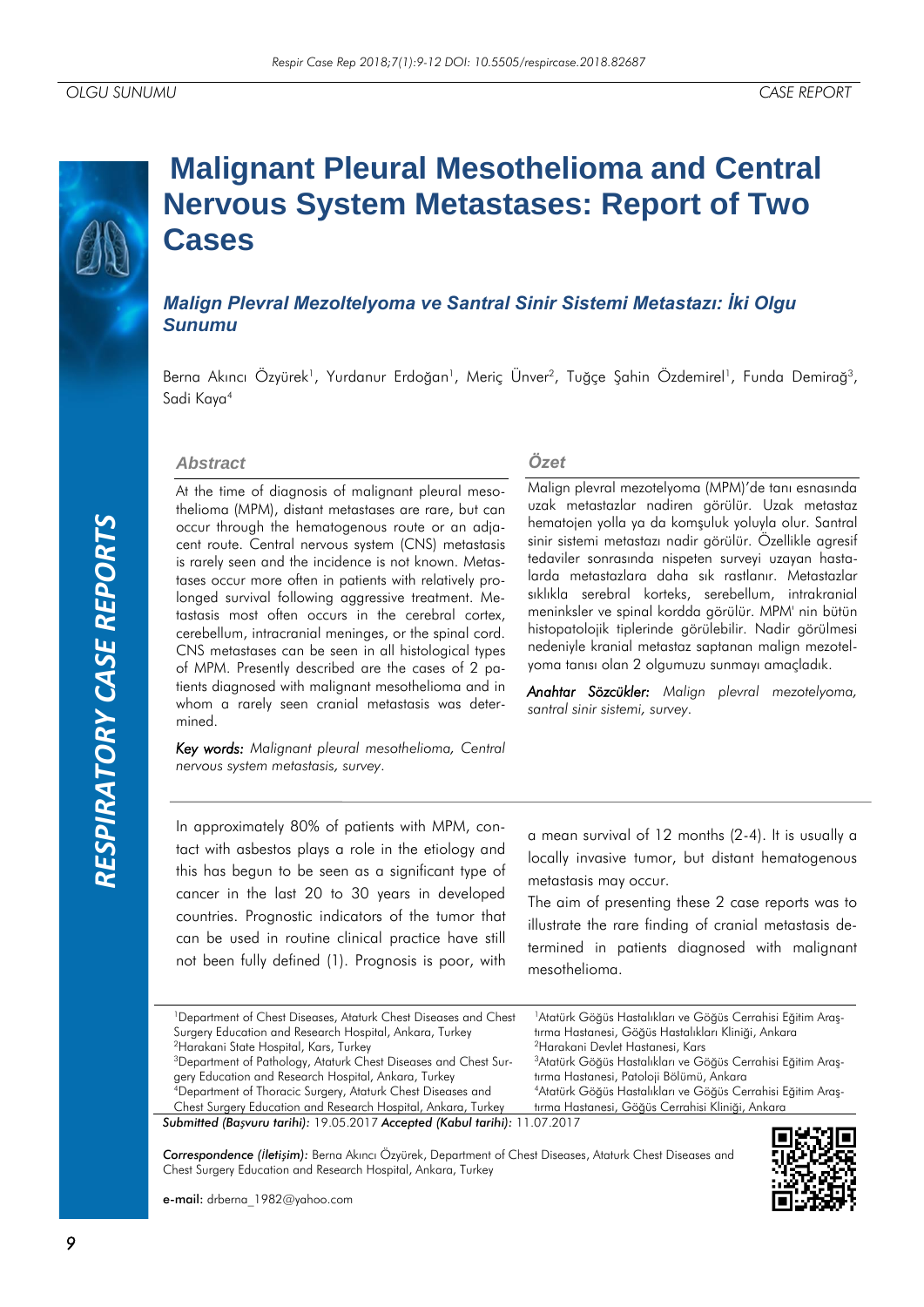# CASE

*Case 1:* A 42-year-old male presented at the polyclinic with complaints of cough, chest pain, and pressure in the chest, which had been ongoing for 2 months. The patient had no history of smoking and worked as a teacher. There was a history of exposure to environmental asbestos. On a chest X-ray, pleural fluid was observed in the right lung. Thoracentesis sampling determined exudate. Thorax computed tomography (CT) revealed right hilar, subcarinal lymphadenopathy, pleural fluid in the right hemithorax, and areas of collapse and consolidation, which had acquired the appearance of a contoured mass with sporadic notching that was more evident in the lower zone of the right lung segments, patchy ground-glass infiltration, and scattered nodular densities 1 cm in diameter. Right-sided video-assisted thoracoscopic surgery (VATS) and a pleural biopsy were performed on the patient. As a result of the pathology examination, biphasic malignant mesothelioma was reported in October 2013. The tumor consisted of epithelioid and sarcomatoid areas. The epithelial areas were positive for calretinin, cytokeratin 5/6, and WT-1. The sarcomatoid areas were positive for WT-1 only. The tumor was negative for the carcinoembryonic antigen. Positron emission tomography–computed tomography (PET-CT) images taken for grading purposes indicated no distant metastasis. A brain magnetic resonance imaging (MRI) was normal when the patient diagnosed. Treatment of 6 cycles of pemetrexedcisplatin chemotherapy and tomotherapy were applied. In August 2014, the patient presented with clouded consciousness and a brain CT was performed. A heterogeneous, nodular, hyperdense lesion, 3 cm in size, was determined in the right frontal lobe, surrounded by wide areas of edema and suspected relatively hyperdense, bilateral nodular lesions, 1 of which was 16 mm in size and more evident in the left frontal vertex (Figure 1). Palliative cranial radiotherapy was planned but the patient's family refused the treatment. Anti-edema therapy was started. Exitus occurred in September 2014.

*Case 2:* A 52-year-old male presented with complaints of shortness of breath with effort, cough, listlessness, and abdominal swelling. The patient had a 25 packet/year smoking history and exposure to environmental and occupational asbestos. A chest X-ray revealed pleural fluid, so thoracentesis was performed and exudate of a hemorrhagic appearance was found. On a thorax CT, there was scattered, limited, massive pleural effusion, and heterogeneous nodular pleural thickening, reaching a size of 6.5 cm, with the appearance of a nodular mass in the

basal segment. PET-CT used for rading purposes indicated no distant metastasis. A brain MRI was normal. Rightsided VATS and pleural biopsy were performed on the patient. The pathology examination report indicated a result of epithelial malignant mesothelioma in March 2014. The tumor consisted of sheets and tubular epithelioid tumor cells (Figure 3a). Some areas had deciduoid features (Figure 3b). The tumor cells were positive for calretinin, cytokeratin 5/6, and WT-1 (Figures 3c, d, and e). Treatment of 6 cycles of pemetrexed-cisplatin chemotherapy was initiated. On a follow-up CT taken after treatment, progression was determined. Five cycles of a second round of chemotherapy with vinorelbinegemcitabine was applied. On presentation for the sixth cycle, the general condition of the patient had deteriorated, and he was admitted to the infection clinic. A PET-CT scan determined progression. The patient suffered an epileptic attack and a brain CT was performed. In March 2015, a lesion of hyperdense structure surrounded by edema, 2.5 cm in size, was determined in the right parietal vertex (Figure 2). Brain metastasis was confirmed and anti-edema treatment was initiated. Palliative cranial radiotherapy was planned but the patient suffered respiratory arrest and expired.



*Figure 1: Case-1 CT images of cranial metastasis and Chest-X-ray*



*Figure 2: Case-2 CT images of cranial metastasis and Chest-X-ray*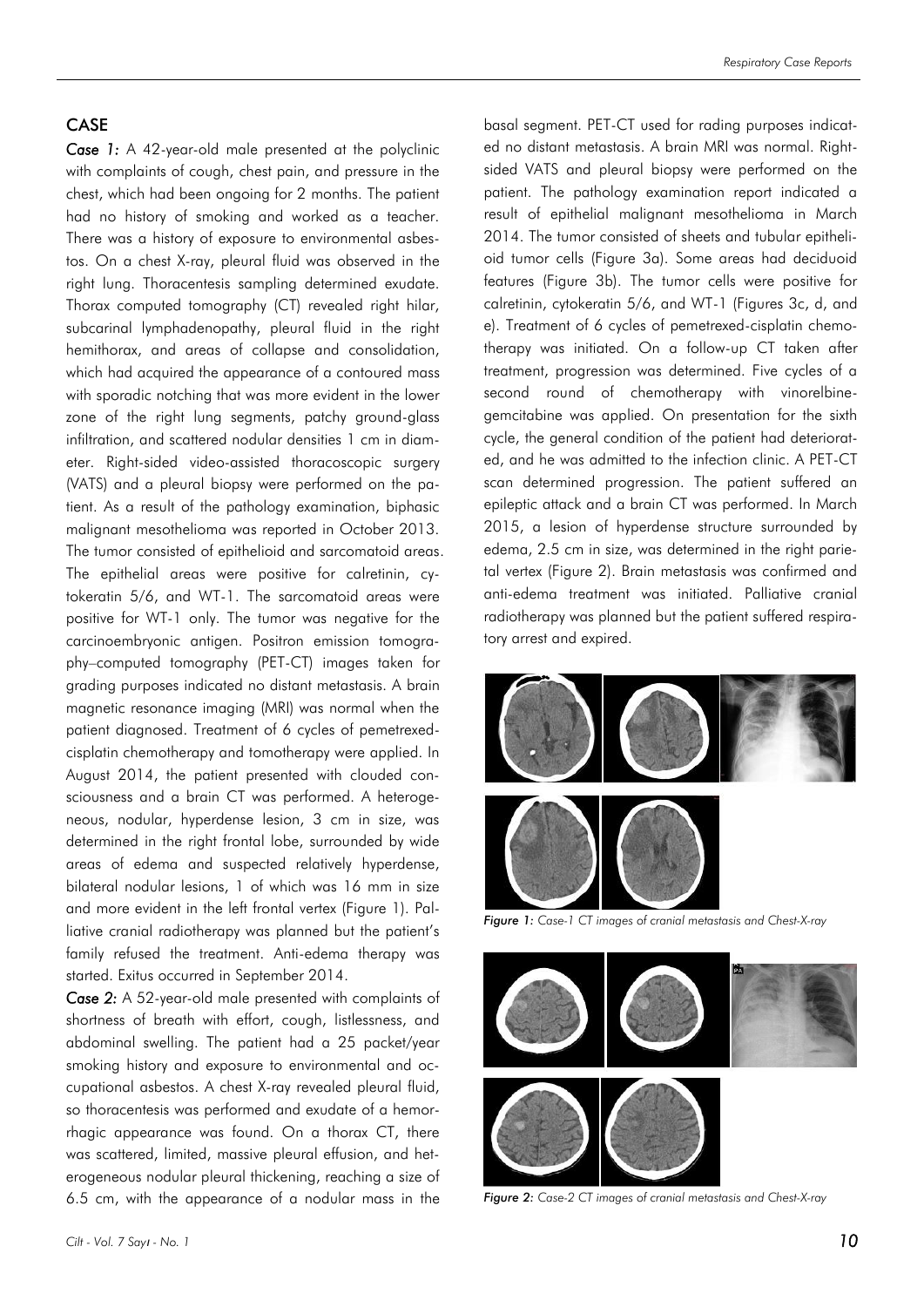

*Figure 3: Case 2-Pathology images. (a) Epithelioid malignant mesothelioma with trabecular pattern (HEX100), (b) Epithelioid malignant mesothelioma with deciduoid features (HEX200), (c) Tumour showed diffuse nuclear and ctoplasmic calretinin positivity (calretininX400), (d) Tumour showed diffuse cytoplasmic cytokeratin 5/6 positivity (cytokeratin 5/6 X400), (e) Tumour showed diffuse nuclear WT-1 positivity (WT-1X400)*

# **DISCUSSION**

MPM is a tumor with a poor prognosis and low treatment success. Environmental and occupational asbestos exposure has generally played a role. It is usually seen around the age of 60 years, but may appear earlier due to asbestos exposure. In Turkey, the rates of male and female patients with MPM associated with asbestos exposure are similar; the risk indicator does not differ between genders (1). In the early stages, the survival period is better.

Distant metastases are rarely seen at the time of diagnosis. In the advanced stages, metastases may be seen in the contralateral lung, the brain, and extra-thoracic sites (5). Metastases are usually seen in cases with a relatively longer survival following aggressive treatment. Distant metastasis can occur through the hematogenous route or an adjacent route. CNS metastasis is rare. Metastases are often determined in postmortem studies. In 7 autopsy studies of 655 patients, the prevalence of CNS metastasis was 2.7% (6-9,10,11,12). CNS metastases are seen in all histological types of MPM. In a series of 59 cases, CNS metastasis was reported most often in sarcomatoidtype MPM, and at equal rates in biphasic and epithelial MPM (13). In cases with a CNS metastasis, the prognosis is worse and symptoms appear later. Metastasis most often occurs in the cerebral cortex, the cerebellum, the intracranial meninges, and the spinal cord. The midbrain, pons, and brainstem are less frequent sites of metastasis (13). Despite surgery and stereotactic treatments, rapid recurrences have been reported.

Both of the cases presented in this report were male and both had a history of exposure to environmental asbestos. The histopathological type was biphasic in 1 case and epithelial in the other. One patient was lost 11 months after diagnosis, and the other at 12 months. At the time of diagnosis, CNS metastasis was not apparent in either case. CNS involvement was determined after 10 months in 1 case and after 11 months in the other. Both patients died after the CNS diagnosis.

# **CONCLUSION**

Although CNS involvement in MPM is rare, it must be kept in mind in cases with neurological symptoms.

## CONFLICTS OF INTEREST

None declared.

# AUTHOR CONTRIBUTIONS

Concept - B.A.Ö., Y.E., M.Ü., T.Ş.Ö., F.D., S.K.; Planning and Design - B.A.Ö., Y.E., M.Ü., T.Ş.Ö., F.D., S.K.; Supervision - B.A.Ö., Y.E., M.Ü., T.Ş.Ö., F.D., S.K.; Funding -; Materials - B.A.Ö., Y.E., M.Ü., T.Ş.Ö.; Data Collection and/or Processing - B.A.Ö., Y.E.; Analysis and/or Interpretation - B.A.Ö.; Literature Review - B.A.Ö.; Writing - B.A.Ö.; Critical Review -.

# YAZAR KATKILARI

Fikir - B.A.Ö., Y.E., M.Ü., T.Ş.Ö., F.D., S.K.; Tasarım ve Dizayn - B.A.Ö., Y.E., M.Ü., T.Ş.Ö., F.D., S.K.; Denetleme - B.A.Ö., Y.E., M.Ü., T.Ş.Ö., F.D., S.K.; Kaynaklar -; Malzemeler - B.A.Ö., Y.E., M.Ü., T.Ş.Ö.; Veri Toplama ve/veya İşleme - B.A.Ö., Y.E.; Analiz ve/veya Yorum - B.A.Ö.; Literatür Taraması - B.A.Ö.; Yazıyı Yazan - B.A.Ö.; Eleştirel İnceleme - .

## REFERENCES

- 1. Türkiye Mezotelyoma Çalışma Grubu Malign Plevral Mezotelyoma Türkiye Standartlar Rehberi 2014.
- 2. Tanrikulu AC, Abakay A, Kaplan MA, Küçüköner M, Palanci Y, Evliyaoglu O, et al. A clinical, radiographic and laboratory evaluation of prognostic factors in 363 patients with malignant pleural mesothelioma. Respiration 2010; 80:480-7. [\[CrossRef\]](http://dx.doi.org/10.1159/000321370)
- 3. Vogelzang NJ. Malignant mesothelioma: diagnostic and management strategies for 1992. Semin Oncol 1992; 19:64-71.
- 4. Schouwink H, Korse CM, Bonfrer JM, Hart AA, Baas P. Prognostic value of the serum tumour markers Cyfra21-1 and tissue polypeptide antigen in malignant mesothelioma. Lung Cancer 1999; 25:25-32.